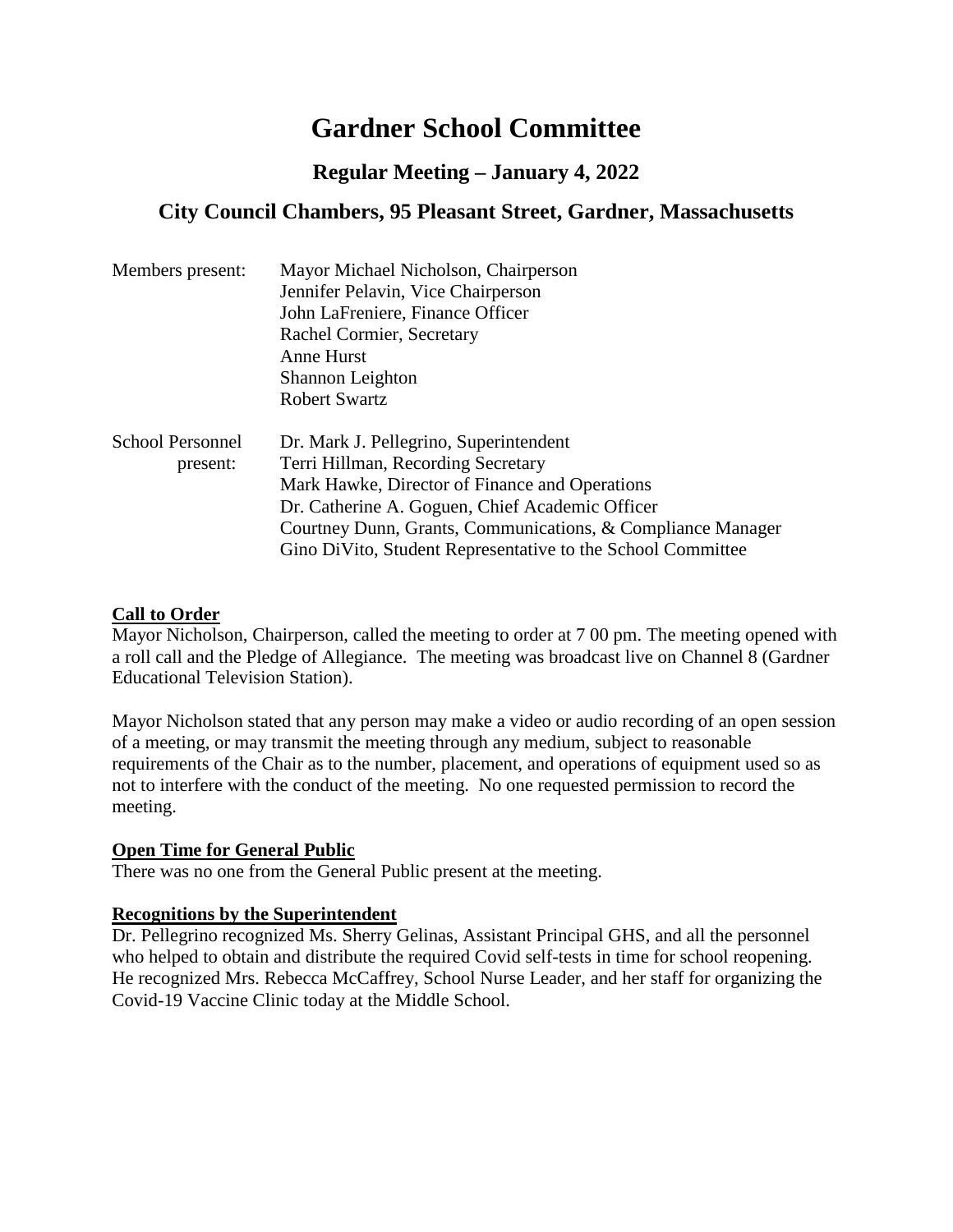**Reorganization of Committee – Officers**

• **Vice Chair**

**Mr. LaFreniere nominated Mrs. Pelavin to serve as Vice Chair of the Gardner School Committee for the ensuing year.**

**Seconded by Mrs. Hurst.**

**Mayor Nicholson asked three times if there were any nominations from the floor. There were none.**

**Mr. LaFreniere moved that nominations for Vice Chair be closed.**

**Seconded by Mr. Swartz. Vote – so voted.**

**Mayor Nicholson abstained from voting.**

**Mayor Nicholson took a roll call vote, as required, on the nomination of Mrs. Pelavin.**

- **Mrs. Cormier Mrs. Pelavin**
- **Mrs. Hurst Mrs. Pelavin**
- **Mr. LaFreniere Mrs. Pelavin**
- **Mrs. Leighton Mrs. Pelavin**
- **Mrs. Pelavin Mrs. Pelavin**
- **Mr. Swartz Mrs. Pelavin.**

**Count – 6 in favor of Mrs. Pelavin to serve as Vice Chair.** 

**Mayor Nicholson abstained from voting.**

### • **Finance Officer**

**Mrs. Pelavin nominated Mr. LaFreniere to serve as Finance Officer of the Gardner School Committee for the ensuing year.**

**Seconded by Mrs. Cormier.**

**Mayor Nicholson asked three times if there were any nominations from the floor. There were none.**

**Mrs. Pelavin moved that nominations for Finance Officer be closed.**

**Seconded by Mr. Swartz. Vote – so voted.**

**Mayor Nicholson abstained from voting.**

**Mayor Nicholson took a roll call vote, as required, on the nomination of Mr. LaFreniere.**

- **Mrs. Cormier Mr. LaFreniere**
- **Mrs. Hurst Mr. LaFreniere**
- **Mr. LaFreniere Mr. LaFreniere**
- **Mrs. Leighton Mr. LaFreniere**
- **Mrs. Pelavin Mr. LaFreniere**
- **Mr. Swartz Mr. LaFreniere.**

**Count – 6 in favor of Mr. LaFreniere to serve as Finance Officer.**

**Mayor Nicholson abstained from voting.**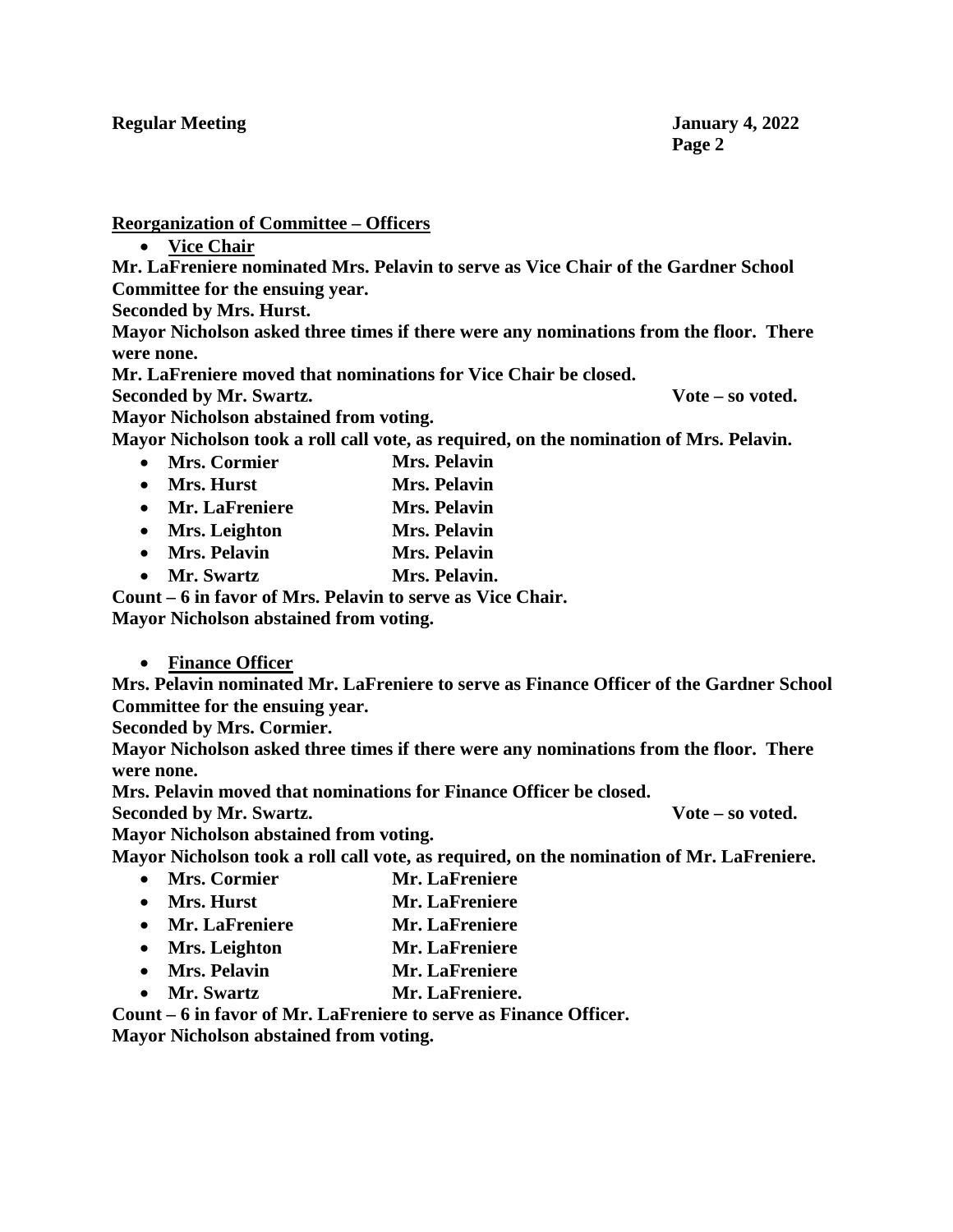• **Alternate Finance Officers**

**Mrs. Pelavin nominated Mr. Swartz to serve as an Alternate Finance Officer of the Gardner School Committee for the ensuing year.**

**Seconded by Mrs. Cormier.**

**Mr. LaFreniere nominated Mrs. Pelavin to serve as an Alternate Finance Officer of the Gardner School Committee for the ensuing year.**

**Seconded by Mr. Swartz.**

**Mayor Nicholson asked three times if there were any nominations from the floor. There were none.**

**Mr. LaFreniere moved that nominations for Alternate Finance Officers be closed. Seconded by Mrs. Pelavin. Vote – so voted.**

**Mayor Nicholson abstained from voting.**

**Mayor Nicholson took a roll call vote, as required, on the nominations of Mr. Swartz and Mrs. Pelavin.** 

- **Mrs. Cormier Mr. Swartz and Mrs. Pelavin**
- **Mrs. Hurst Mr. Swartz and Mrs. Pelavin**
- **Mr. LaFreniere Mr. Swartz and Mrs. Pelavin**
- **Mrs. Leighton Mr. Swartz and Mrs. Pelavin**
- **Mrs. Pelavin Mr. Swartz and Mrs. Pelavin**
- **Mr. Swartz Mr. Swartz and Mrs. Pelavin**

**Count – 6 in favor of Mr. Swartz and Mrs. Pelavin serving as Alternate Finance Officers. Mayor Nicholson abstained from voting.**

• **Secretary**

**Mrs. Pelavin nominated Mrs. Cormier to serve as Secretary of the Gardner School Committee for the ensuing year.**

**Seconded by Mrs. Hurst.**

**Mayor Nicholson asked three times if there were any nominations from the floor. There were none.**

**Mr. LaFreniere moved that nominations for Secretary be closed.**

**Seconded by Mr. Swartz. Vote – so voted.**

**Mayor Nicholson abstained from voting.**

**Mayor Nicholson took a roll call vote, as required, on the nomination of Mrs. Cormier.**

- **Mrs. Cormier Mrs. Cormier**
- **Mrs. Hurst Mrs. Cormier**
- **Mr. LaFreniere Mrs. Cormier**
- **Mrs. Leighton Mrs. Cormier**
- **Mrs. Pelavin Mrs. Cormier**
- **Mr. Swartz Mrs. Cormier**

**Count – 6 in favor of Mrs. Cormier serving as Secretary.**

**Mayor Nicholson abstained from voting.**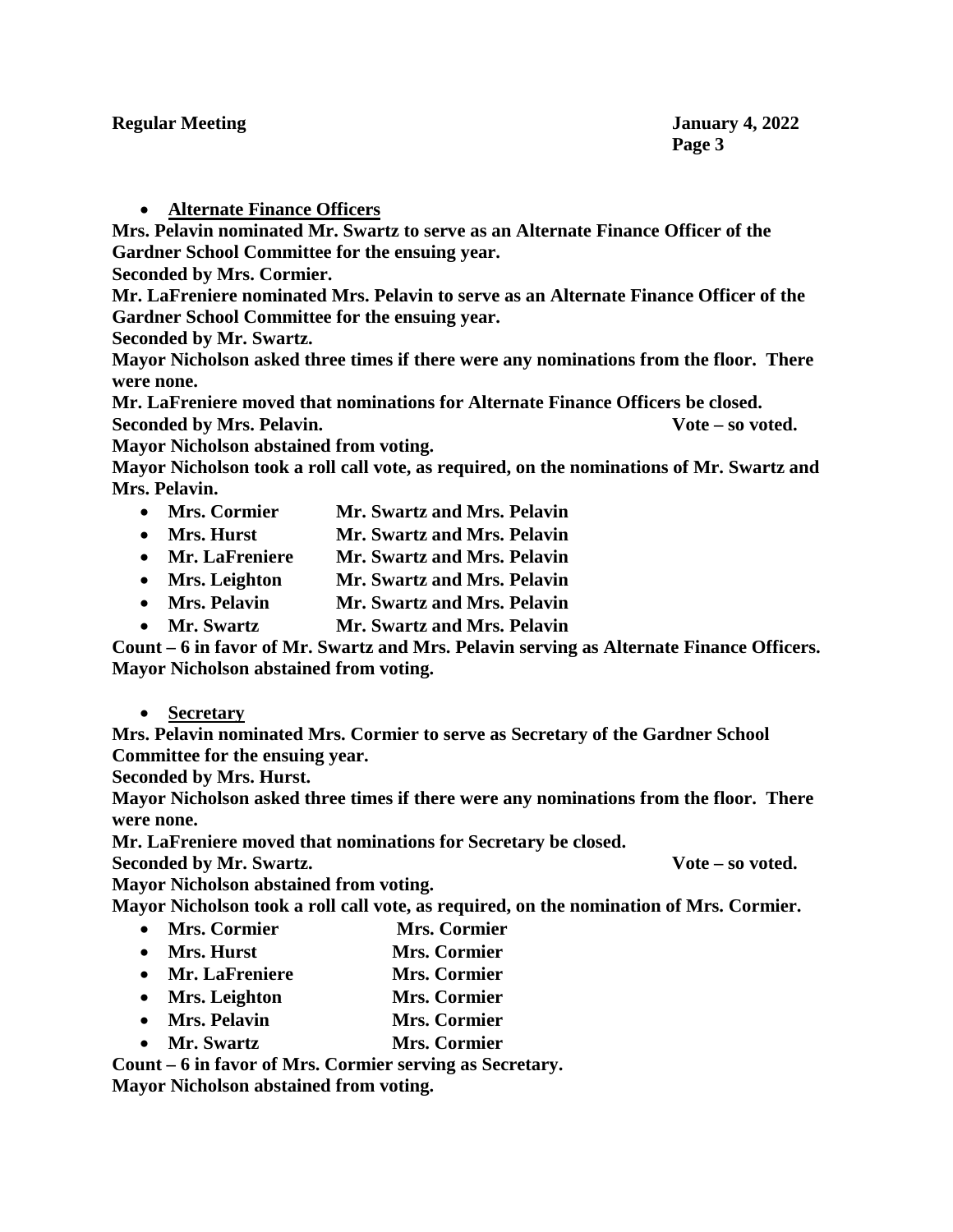#### **Consent Agenda**

**Mr. LaFreniere moved that the District School Committee vote to approve the Consent Agenda as presented:**

- **Approval of Minutes of Regular Meeting of December 13, 2021 (Scribner error on page 3 – Concert date – December 21, 2021) as recommended by the School Committee Chairperson**
- **Approval of the following Warrants as recommended by the Finance Subcommittee:**
	- **Warrant #22-24 dated 12/09/21 in the amount of \$176,828.05**
	- **Warrant #22-25 dated 12/16/21 in the amount of \$202,852.83**
	- **Warrant #22-26 dated 12/23/21 in the amount of \$312,398.50**
	- **Warrant #22-27 dated 12/30/21 in the amount of \$3,557,279.79**

**Seconded by Mrs. Cormier. Vote – so voted. Mayor Nicholson abstained from voting.**

#### **SUBCOMMITTEE REPORTS**

#### **Facilities Subcommittee**

Mr. Swartz, Chairperson, said that the Facilities Subcommittee met on December 21, 2021. Minutes of the meeting were presented. The Subcommittee began rotation visits of all school buildings in the district with this meeting at Gardner High School. The next meeting will be held at Gardner Middle School.

Mr. Anderson, Facilities Director, informed the Subcommittee that the new exterior lights have been installed at GHS and ten new projectors and two large screen televisions are being installed at GMS. Facilities did the work and saved the district funds over private contractor quotes.

The Subcommittee toured GHS and

- Noted the cleanliness of the building
- Viewed the main gymnasium and the work that has been done
- Viewed the ongoing work in the Auditorium

### **Policy Subcommittee**

Mrs. Hurst, Chairperson, reported that the Policy Subcommittee met on December 16, 2021. Minutes of the meeting were presented.

The following policies were reviewed and determined that no changes were required. They will be updated as "Reviewed December 2021".

- Policy DBC Budget Deadlines and Schedules
- Policy DBD Budget Planning
- Policy DBG Budget Adoption Procedures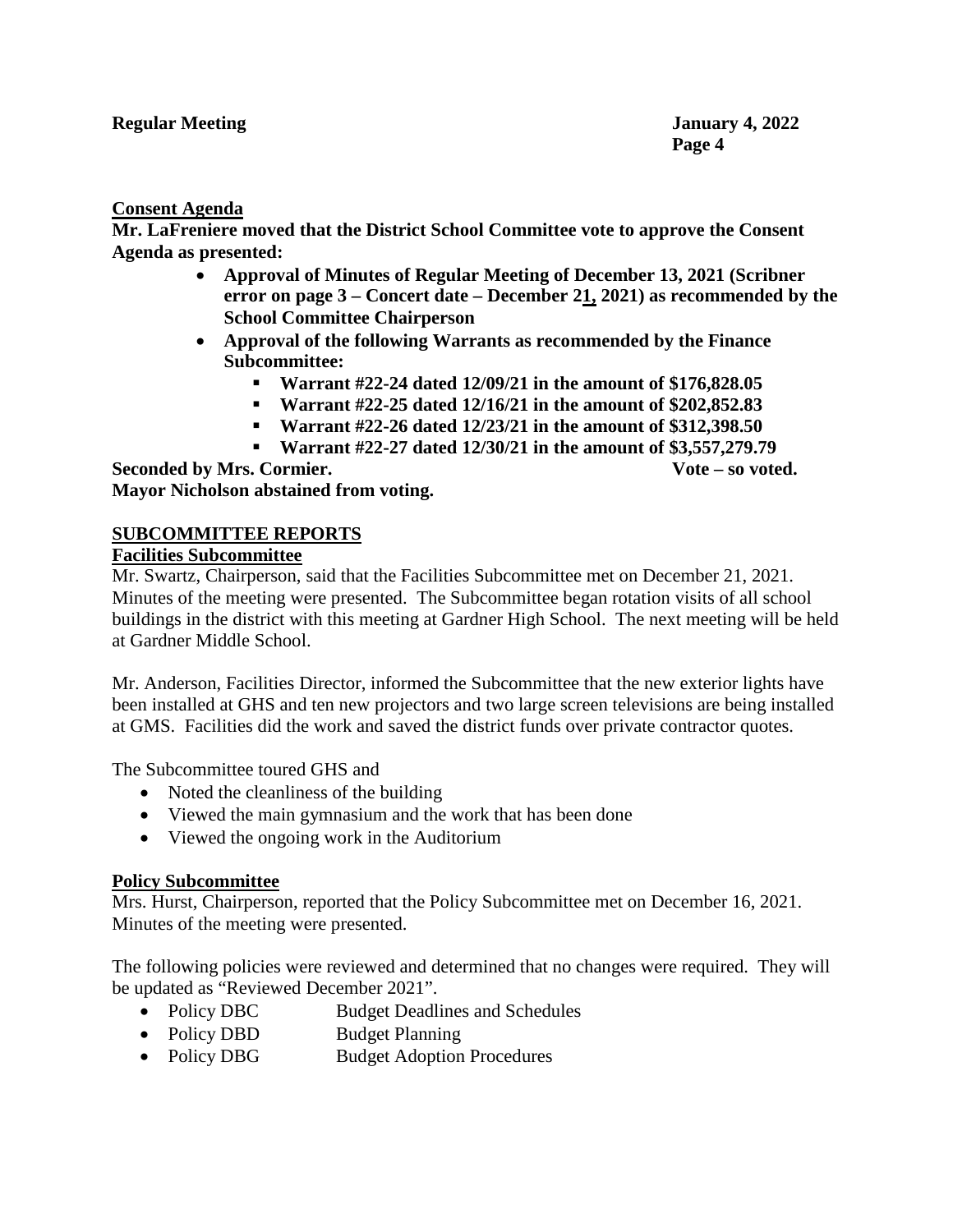#### **Regular Meeting January 4, 2022**

- Policy DBJ Budget Transfer Authority
- Policy DGA Authorized Signatures
- Policy DH Bonded Employees and Officers
- Policy DI Fiscal Accounting and Reporting
- Policy DJA Purchasing Authority
- Policy DJE Bidding Requirements
- Policy DK Payment Procedures
- Policy DKC Expenses/Expense Reimbursements

Several other policies were reviewed and the Subcommittee voted to send them to the February full School Committee meeting for a first reading.

### **STUDENT ADVISORY MEMBER**

Gino DiVito, GHS Student Representative to the School Committee, reported on GHS student activities. The winter sports season is underway – hockey and basketball teams are busy.

#### **NEW BUSINESS**

### **Item #3355 – COVID-19 Update**

Dr. Pellegrino reported that 270 self-test kits and a supply of masks were picked up from the State distribution center and distributed to staff prior to school reopening after the holidays. Presently there are 75 cases in the District – 14 staff and 61 students. Mrs. Rebecca McCaffrey, School Nurse Leader, and the Safety Committee are following all protocols to keep everyone safe.

### **Item #3356 - Curriculum Coordinator's Update**

The Curriculum Coordinator's Update was included in the members' packets. Dr. Goguen was present to answer questions.

### **Item #3357 – Grants Administrator's Update**

The Grants, Communications & Compliance Update was included in the members' packets. Mrs. Dunn was present to answer questions.

### **Item #3358 – Grants Administrator's Update**

The Special Education Update was included in the members' packets. Ms. Joyce West was not present this evening.

### **Item #3359 – SEPAC Update**

Mrs. Hurst reported that the Special Education Parent Advisory Council (SEPAC) is still looking for a someone to volunteer to replace the present Chair who must retire at the end of the school year as her child will graduate.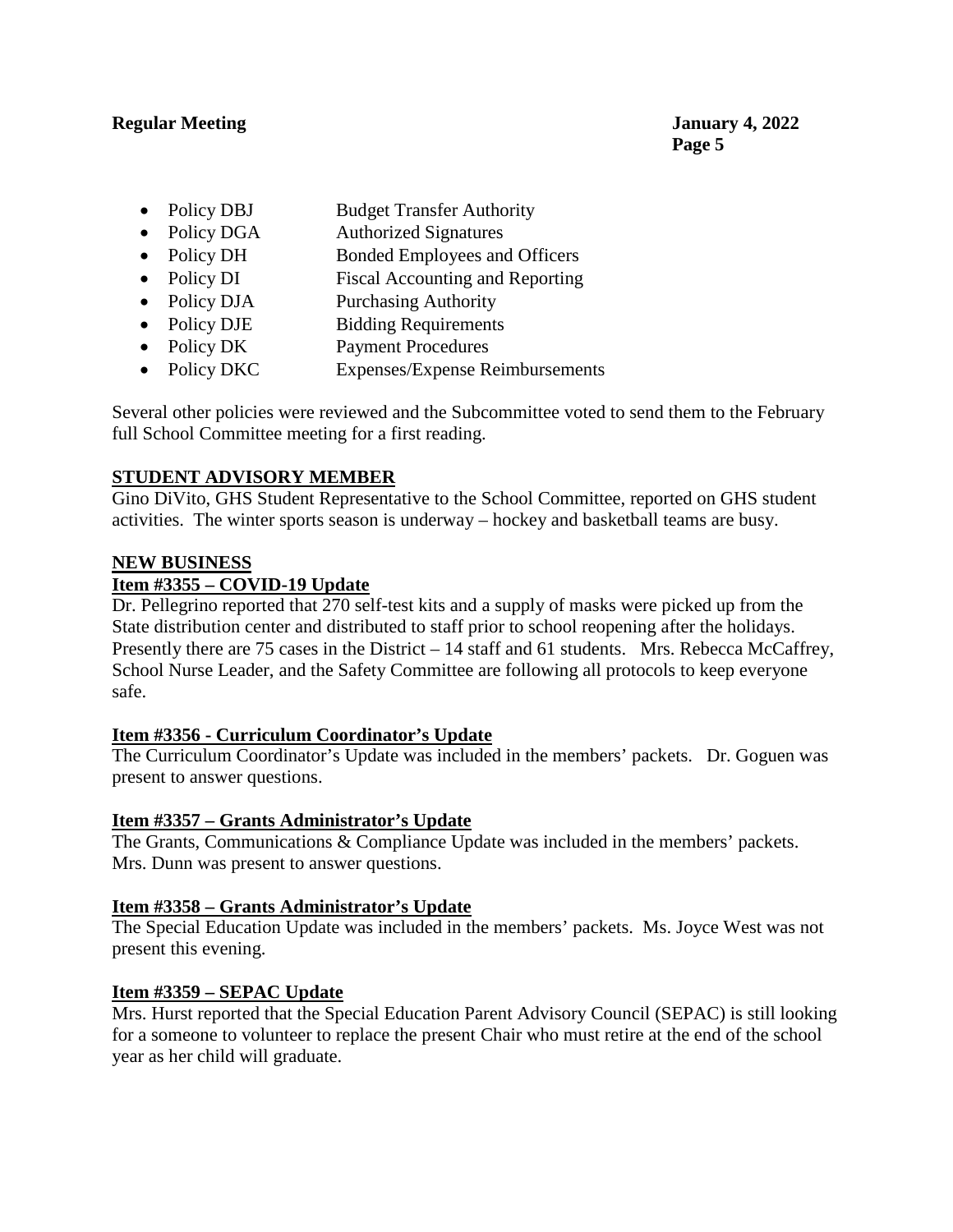#### **Regular Meeting January 4, 2022**

#### **Item #3360– MSBA – New Building Project**

Dr. Pellegrino reported that construction on the new school building continues and that the project is on time and on budget.

#### **COMMUNICATIONS**

Dr. Pellegrino thanked everyone who helped at the Covid-19 Vaccine Clinic today. Governor Baker and other dignitaries were present and acknowledged that it was very successful. School reopening after the holiday break was great and everything in the schools is going well.

#### **FINAL COMMENTS OF THE SCHOOL COMMITTEE MEMBERS**

Mrs. Leighton is happy to be a member of the School Committee. She thanked Mrs. Pelavin and Mrs. Hurst for helping her get started in her new position.

Mrs. Hurst volunteered at the Covid-19 Vaccine Clinic today and commented that the students were impressed and excited about the many dignitaries present.

Mrs. Pelavin wished everyone a Happy New Year. She volunteered at the Covid-19 Vaccine Clinic today and thanked Mrs. McCaffrey, her staff, and all who helped.

Gino DiVito wished everyone a Happy New Year and welcomed Mrs. Leighton.

Mr. Swartz welcomed Mrs. Leighton. Today's Clinic was well run thanks to Mrs. McCaffrey and her staff. He was amazed at the number of people who came for shots and good to see Governor Baker and Lt. Governor Polito and other state officials who were present.

Mr. LaFreniere wished everyone a Happy New Year and welcomed Mrs. Leighton to the Committee. He thanked Mrs. McCaffrey and her staff for their work at the Clinic today

Mrs. Cormier welcomed Mrs. Leighton and assured her that all members are here for a common goal. She had a great experience helping at the Clinic today.

Mayor Nicholson spoke about the Covid-19 Vaccine Clinic – over 300 students were vaccinated today at the Middle School. He mentioned all the officials who showed up and supported our students. The Inauguration Ceremony for City Councilors and School Committee members will be held in Perry Auditorium on Thursday evening and the Mayor invited everyone in the community to attend.